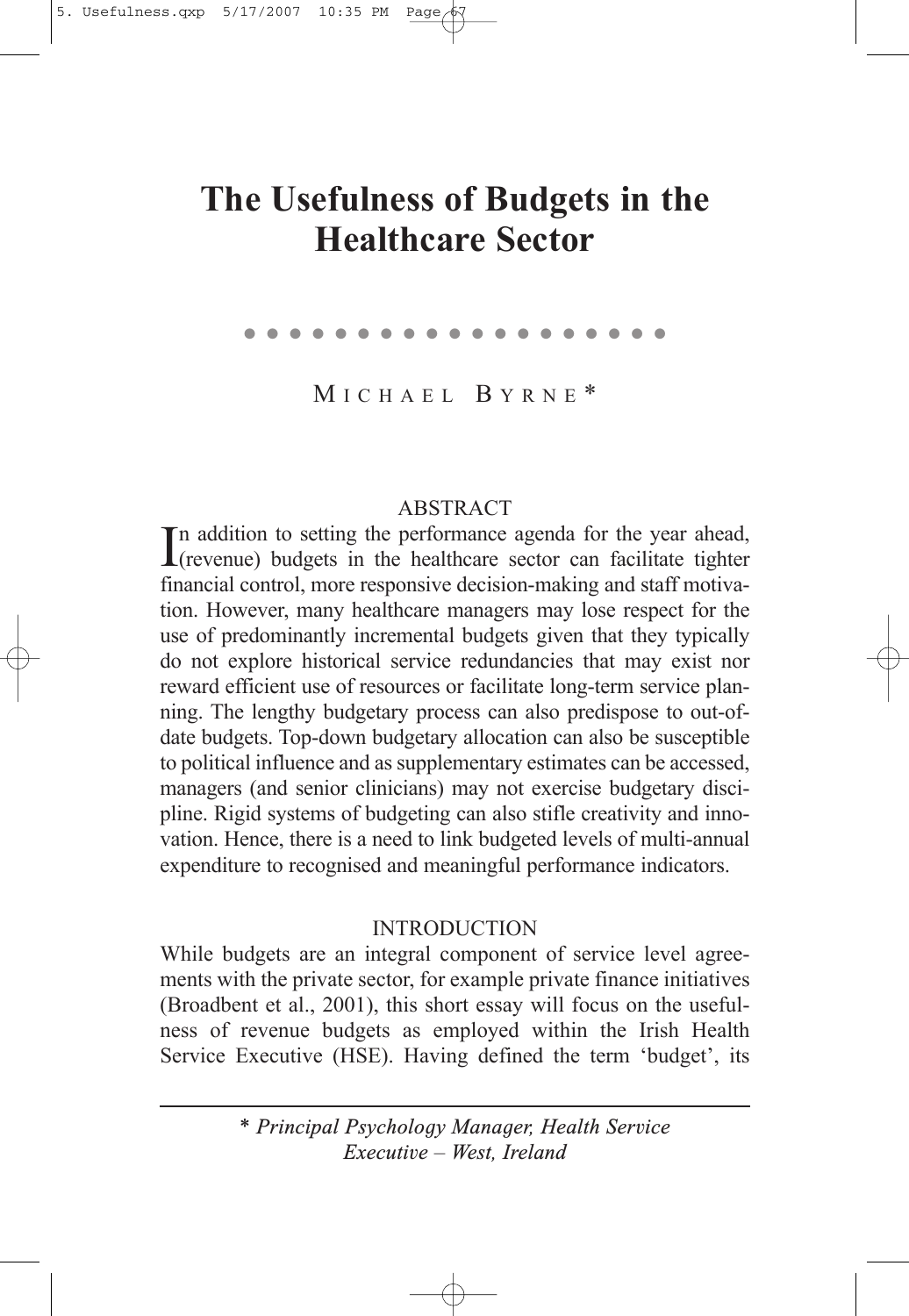68 *The Usefulness of Budgets in the Healthcare Sector*

usefulness will be briefly discussed under five distinct (but overlapping) sections. The conclusion then follows a short consideration of the ways in which budgets may be non-value-adding.

# BUDGETING IN THE HEALTHCARE SECTOR

Ideally, the annual budgeting process sets the performance agenda for the year ahead (Hope and Fraser, 2001b). However, healthcare budgets are often only an estimate of income and expenditure, with incremental budget setting the dominant budget type employed (Commission on Financial Management and Control Systems in the Health Service, 2003).

### **Financial Control**

Official accountancy terminology defines budgeting as an integral part of the control process (Croft, 2001) whereby monthly budgetary variance analysis can cue corrective action by operational managers (Chartered Institute of Management Accountants, 1992). However, such managers may not be able to influence their budgets (Croft, 2001). On a more global level, budgets are susceptible to political influence (Cassell, 2003) whereby financial control can be diluted by the personal preferences of 'well-connected' individuals or groups with vested interests. Hence the term 'budgetary control systems' may be a misnomer, at least at a global level (Flamholtz, 1983).

#### **Delegation**

Given that no one person alone can manage the HSE, budgets can facilitate the necessary delegation of managerial responsibilities. Delegating expenditure consumption up to a certain level can also improve the speed of decision-making if there is no need for authorisation from a higher-level manager (Prowle and Jones, 1997). The quality of decisions may also increase given that (better-informed) individuals closer to the point of service delivery can make them (Hope and Fraser, 2001a).

# **Resource Allocation**

Given that funding is finite, budgeting facilitates internal distribution of resources to competing healthcare services (Prowle and Jones, 1997). Thus, although departmentalism may be reinforced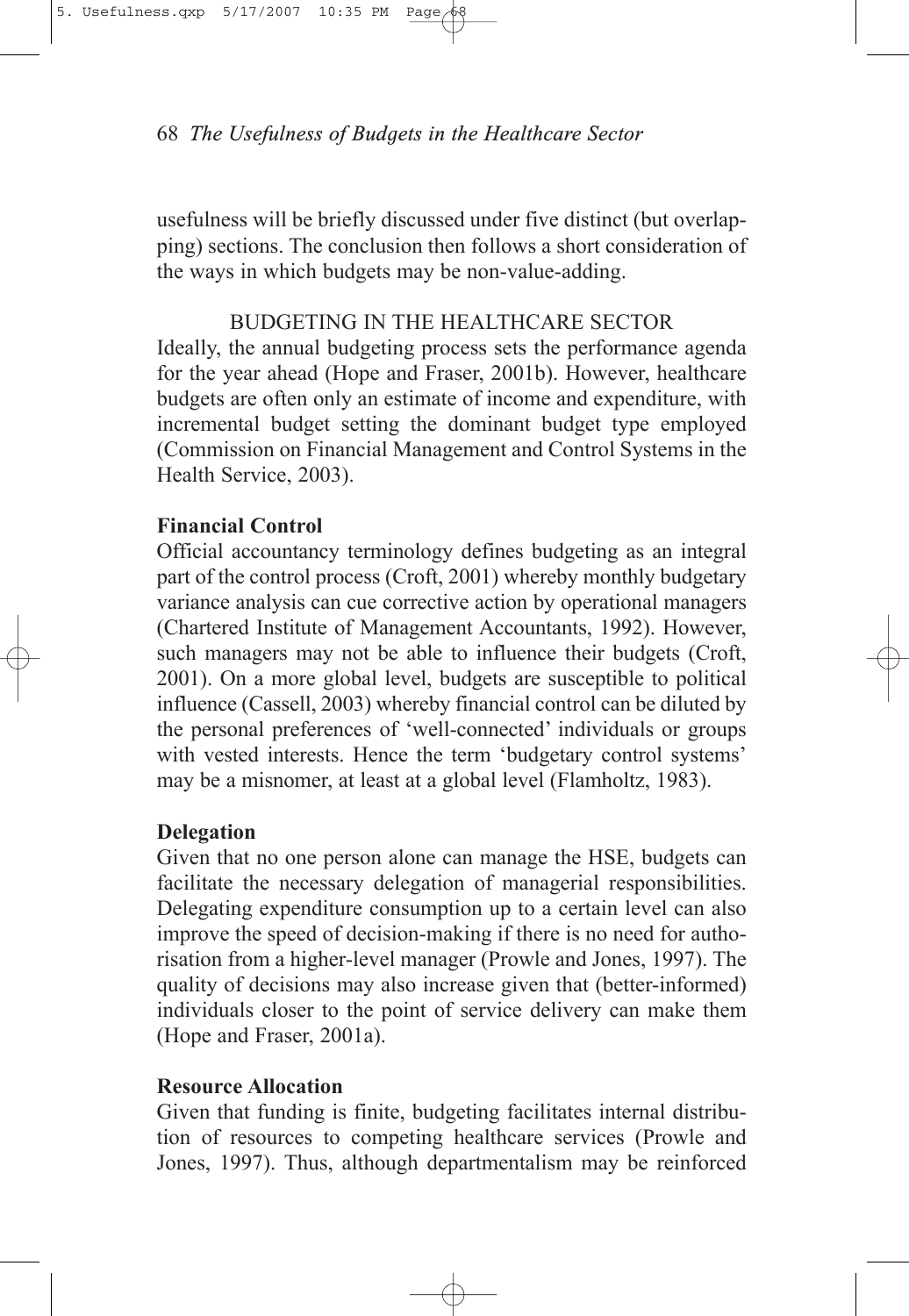THE IRISH JOURNAL OF MANAGEMENT 69

(Bourne et al., 2002), resources can theoretically be directed at particular elements of a service, such as specific clinical populations or geographical areas where they are most needed.

#### **Planning**

As an expression of the annual service plan in financial terms, budgets can be a critical element in the planning process (Prowle and Jones, 1997). However, their incremental nature results in baseline funding for predominantly 'doing more of the same', to the extent that letters of determination are little concerned with (new) service planning. In contrast to the multi-annual planning framework for capital expenditure, the annual and 'rear-view mirror' nature of (revenue) budgets (Hope and Fraser, 2001a: 24) also militates against long-term service planning (Commission on Financial Management and Control Systems in the Health Service, 2003).

If aligned to regional strategy, budgets can facilitate regional goal congruence (Laurence, 2001). However, such alignment is often absent (Bourne et al., 2002), with managers submitting budgets based on unfounded or unrealistic assumptions (Hope and Fraser, 2001a; Hyndman et al., 2003). Hence, for example, there have been incidences of unapproved capital expenditure. Ideally, the HSE will allocate resources according to evidence-based needs assessment (Commission on Financial Management and Control Systems in the Health Service, 2003). Additionally, it is necessary to review the lengthy estimates process that creates a predisposition to have both budgets which are out of date by the time they are signed off on (Hyndman et al., 2003) and a lack of responsiveness to new demands for service during the financial year (Bourne et al., 2002).

#### **Motivation**

Given that HSE staff create what it sells, they are its most important asset. Hence, it behoves the HSE to make every effort to build employee motivation (Byrne, 2006). This can be achieved by a process of appropriately devolving budgets so that employees or departments can assess and adjust their own service contributions (Chartered Institute of Management Accountants, 1992). However, healthcare budgeting is typically a top-down annual event. Such 'macho' management (Lilly, 1994: 38) and use of accounting data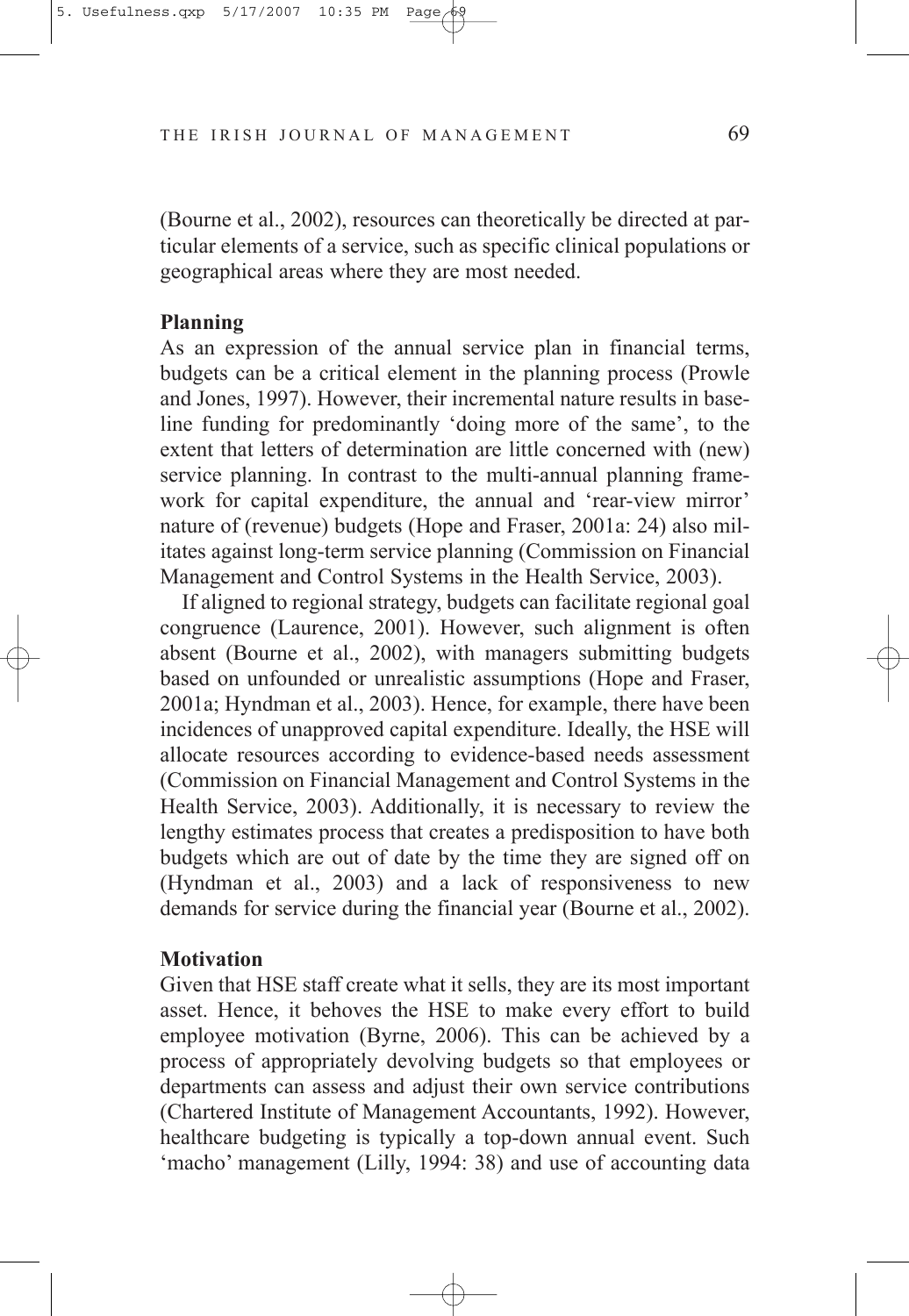

#### 70 *The Usefulness of Budgets in the Healthcare Sector*

to control employees can make them feel undervalued (Bourne et al., 2002). Ideally, employees at all levels need to be consulted to promote budget ownership and, where possible, those responsible for improvements in service delivery need to be acknowledged and rewarded (Howard, 2004). One mechanism for facilitating this is to link employee (or departmental) goals and the appraisal process to overall service objectives (Hope and Fraser, 2001a).

Exclusive use of traditional budgets in isolation from other key operational performance indicators can also demotivate employees (Hope and Fraser, 2001a; Bourne et al., 2002; Hyndman et al., 2003). But performance indicators are poorly developed in the healthcare sector (Butler, 2000). Budgets may also have little credibility among managers who have learned from experience that they are no more than a management accounting exercise (Cassell, 2003). Hence, such managers may play games with, and manage around, budgets (Hope and Fraser, 2001a). For example, despite a commitment to the contrary, it appears that (considerable) supplementary estimates are still being accessed to cover some normal budgetary costs (Commission on Financial Management and Control Systems in the Health Service, 2003). Managers may not exercise budgetary discipline if there is a potential 'get-out' clause late in the financial year.

#### **Non-Value-Adding**

The budgeting process has become even more expensive (Hope and Fraser, 2001a; Bourne et al., 2002), consuming up to one-third of financial managers' time (Littlewood, 2000) and distracting them from more important responsibilities, such as strategy formulation and implementation (Cassell, 2003). While the risk of budgetary overspend is highly problematic in the healthcare sector (Wren, 2003), the overarching bureaucracy of what appears to be a rigid system of budgeting that rewards good housekeeping can stifle creativity and innovation (Hope and Fraser, 2001a).

The incrementally based estimates process does not explore any historical service redundancies that may exist. Thus, healthcare budgeting can compound existing inefficiencies (Lilly, 1994) and fail to align services to address demographic and social changes. Budgeting has also rarely been brought down to the first line of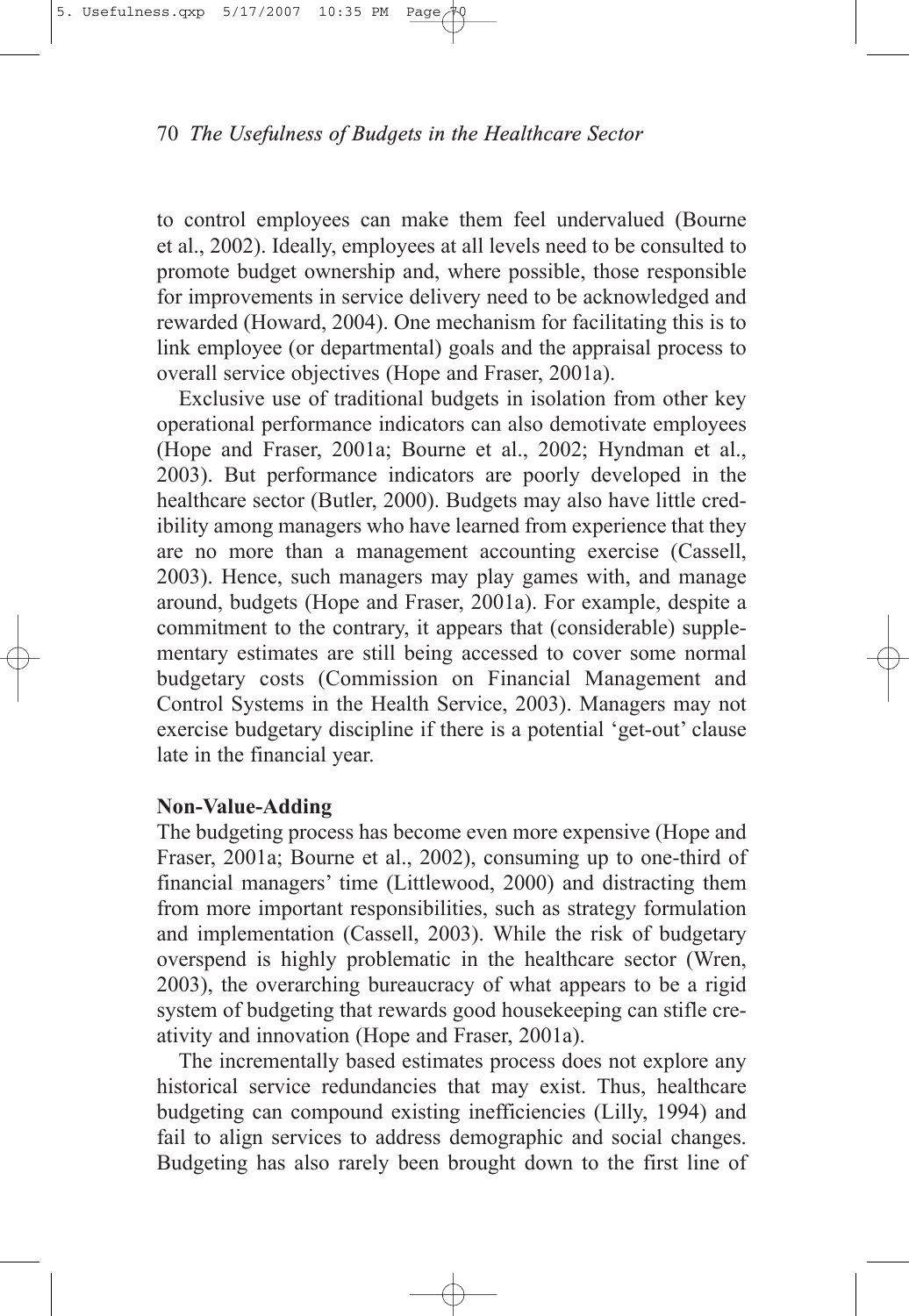#### THE IRISH JOURNAL OF MANAGEMENT 71

healthcare service management. For example, there have been few incentives for professional groups such as consultants and general practitioners to manage expenditure to produce agreed outputs (Commission on Financial Management and Control Systems in the Health Service, 2003). Hence, there is a need to link budgeted levels of expenditure to projected workload and/or globally recognised performance indicators. The use of bottom-up budgets by wellinformed front-line staff, once ratified by senior managers, could also identify and eliminate avoidable costs before they occur (Howard, 2004).

Annuality has traditionally motivated managers to inflate their funding requirements so that they will have more to spend (Hyndman et al., 2003). As unspent resources have also been used as a benchmark to reduce subsequent budgets, 'prudent' managers have typically had stand-by projects to ensure that unspent resources are consumed. Such wasteful year-end spending sprees (Cassell, 2003) have often not added to service improvements in a best value-formoney manner (Hyndman et al., 2003). Sometimes voluntary healthcare agencies have also been under pressure to provide extra services at short notice such that year-end service quality has been sacrificed. If, like supplementary estimates, annuality is not completely phased out by the HSE, (year-end) value for money could be facilitated by having an early identification system of potential under-spending and allocation of unused resources to projects consistent with organisational objectives (Hyndman et al., 2003).

#### **CONCLUSION**

It appears that the increasingly expensive healthcare sector (Dranove and Satterthwaite, 2000) is, by necessity, 'wired for control', with budgeting systems serving as its 'traffic lights' (Hope and Fraser, 2001a: 25). However, these traffic lights could be wired somewhat differently without compromising the sector's inherent vertical command and control structure (Bourne et al., 2002). As espoused by the Beyond Budgeting Round Table (Cassell, 2003; Hope and Fraser, 2001a), budgetary reform could include the use of multi-annual, real-time and bottom-up activity-based budgets whereby individual departments (or services) are allocated resources based on evidence-based needs assessment (Commission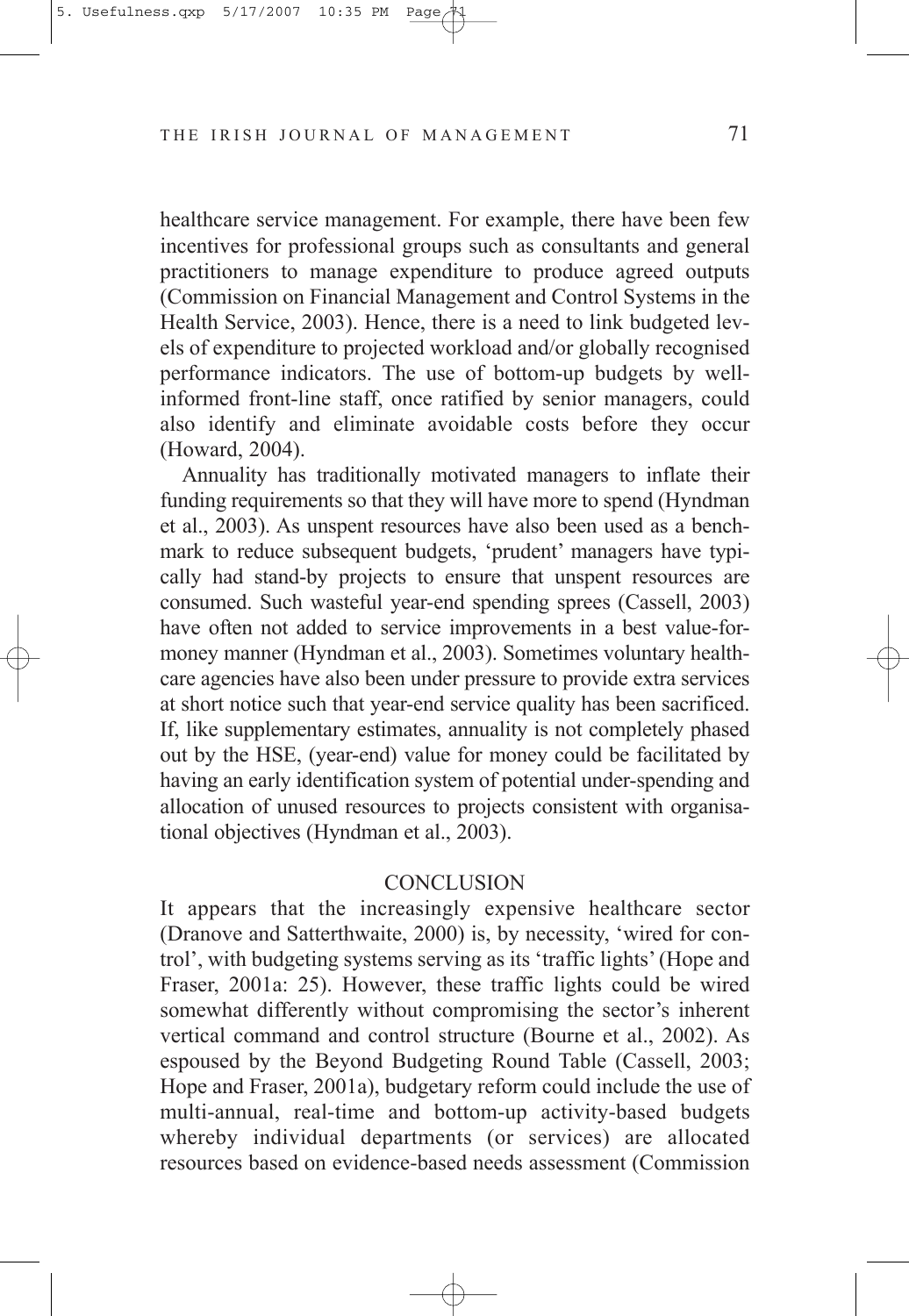# 72 *The Usefulness of Budgets in the Healthcare Sector*

on Financial Management and Control Systems in the Health Service, 2003) and evaluated and rewarded using a more balanced set of key relative improvement performance measures (for example quality) (Cassell, 2003). To realise this, improved communication between different management levels and healthcare organisations is necessary (Howard, 2004). The latter recognises that rather than the principle of budgeting being at fault, the less-than-optimum application of budgets may have compromised their usefulness to date in the healthcare sector.

# REFERENCES

- Bourne, M., Neely, A. and Heyns, H. (2002) 'Lore Reform', *Financial Management*, January, p. 23.
- Broadbent, J., Gill, J. and Laughlin, R. (2001) 'A Healthy Balance?' *Financial Management*, February, pp. 12–14.
- Butler, M. (2000) *Performance Measurement in the Health Sector*, CPMR Discussion Paper 14, Dublin: Institute of Public Administration.
- Byrne, M. (2006) 'The Implications of Herzberg's "Motivational Hygiene" Theory of Management in the Irish Health Sector', *The Health Care Manager*, Vol. 25, No. 1, pp. 4–11.
- Cassell, M. (2003) 'Can We Budge It?' *Financial Management*, November, pp. 24–25.
- Chartered Institute of Management Accountants (1992) *Financial Management with General Practitioner Practices: Management Accounting Guidelines for the NHS*, London: Chartered Institute of Management Accountants.
- Commission on Financial Management and Control Systems in the Health Service (2003) *Report of the Commission on Financial Management and Control Systems in the Health Service*, Dublin: The Stationary Office.
- Croft, N. (2001) 'AIS Aid', *Financial Management*, November, pp. 36–37.
- Dranove, D. and Satterthwaite, M.A. (2000) 'Industrial Organisation', in A. Cuyler and J.P. Newhouse (eds) (2000) *Handbook of Health Economics*, New York: Elsevier.
- Flamholtz, E.G. (1983) 'Accounting, Budgeting and Control Systems in their Organisational Context: Theoretical and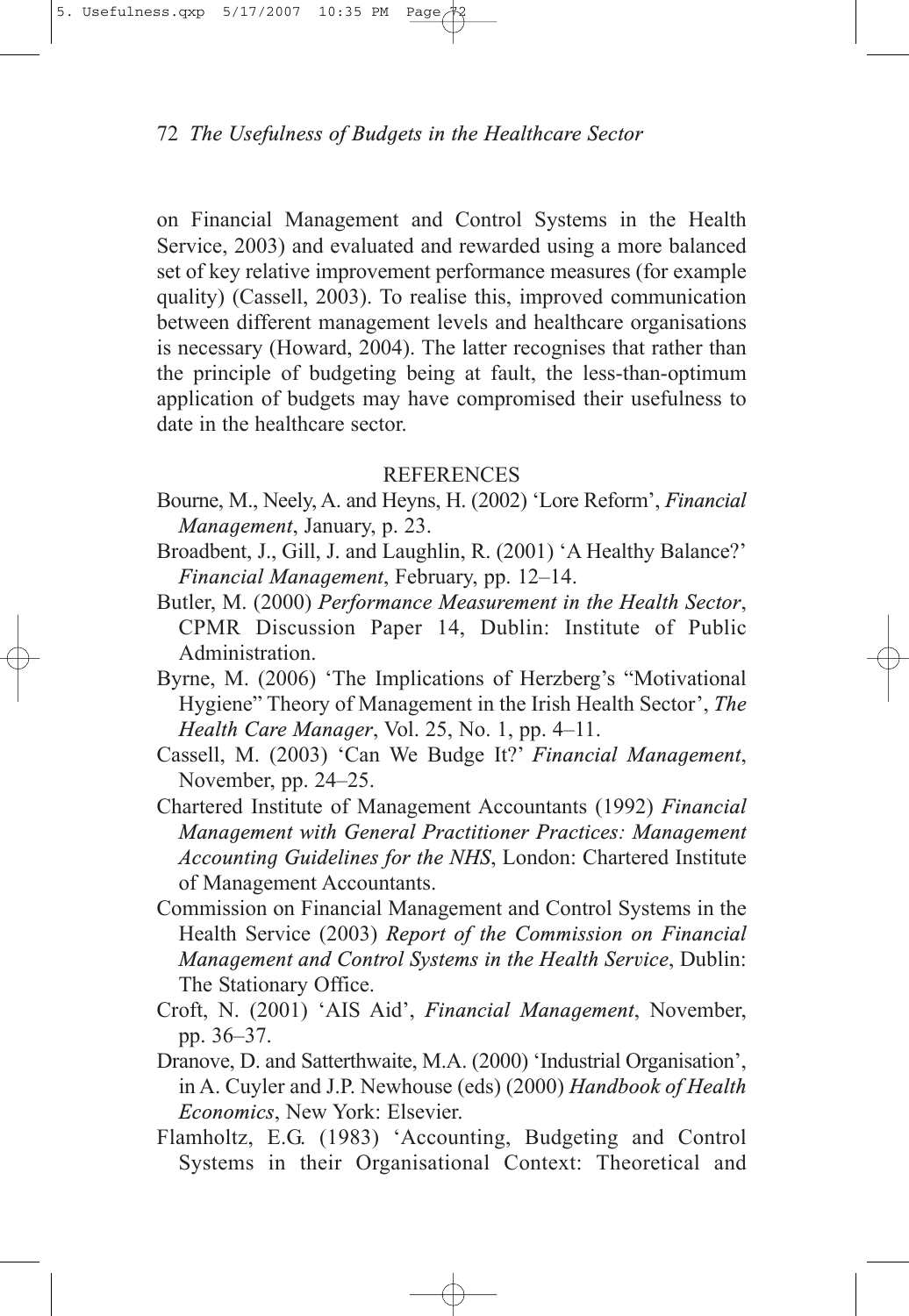THE IRISH JOURNAL OF MANAGEMENT 73

Empirical Perspectives', *Accounting, Organisations and Society*, Vol. 8, Nos. 2–3, pp. 153–69.

- Hope, J. and Fraser, R. (2001a) 'Figures of Hate', *Financial Management*, February, pp. 22–25.
- Hope, J. and Fraser, R. (2001b) 'I Think Therefore CAM-I', *Financial Management*, September, pp. 11–12.
- Howard, M. (2004) 'Go Figure', *Financial Management*, March, pp. 22–23.
- Hyndman, N., Jones, R. and Pendlebury, M. (2003) 'Use it or Lose it', *Financial Management*, November, pp. 22–23.
- Laurence, S. (2001) 'Blights of the Round Table', *Financial Management*, July, p. 10.
- Lilly, R.C. (1994) *Financial Management: A Guide for Non-Financial Managers and Directors in the NHS*, London: Radcliff Medical Press.
- Littlewood, F. (2000) 'Look Beyond the Budget', *The Times*, 11 January.
- Prowle, M. and Jones, T. (1997) *Health Service Finance: An Introduction*, London: Certified Accountants Educational Trust.
- Wren, M. (2003) *Unhealthy State: Anatomy of a Sick Society*, Dublin: New Island.